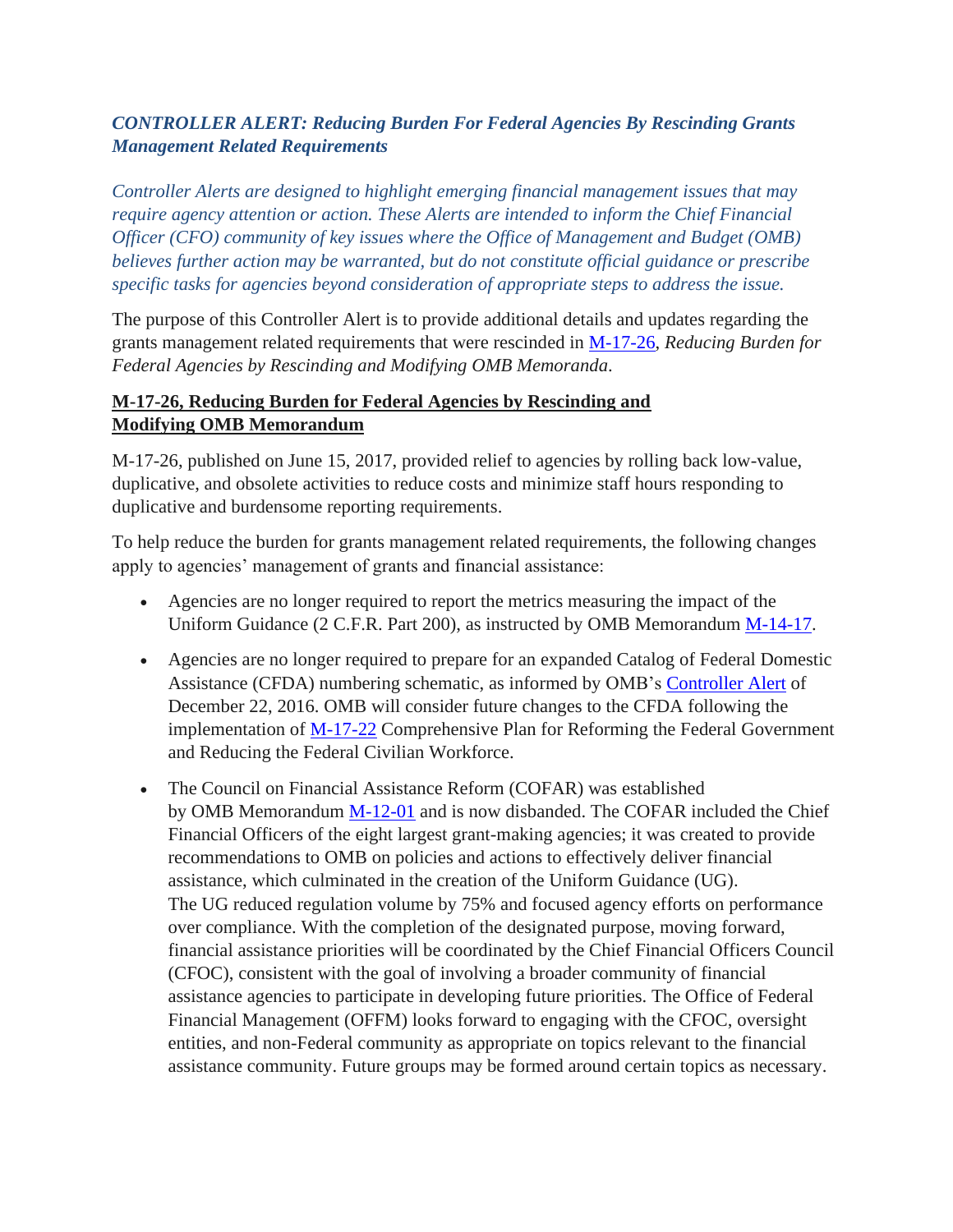As an immediate action of financial assistance oversight, CFOs are asked to disseminate news of the following two resources to their financial assistance workforce:

### **Financial Assistance Management Career Roadmap:**

In response to the challenges identified by the audit community, OFFM convened subject matter experts from various agencies and, through assistance from industrial/organizational psychologists, developed a Financial Assistance Management Career Roadmap. This financial assistance effort builds upon the success of the CFOC's financial management resource MyCareerCFO.gov, which specified the competencies needed to progress and excel as a member of the Federal financial management workforce,

The final report is available on the CFOC website. It will be also be posted soon on the Office of Personnel Management's Office of Communications website. An interactive tool is being developed that includes competencies and behavioral indicators that managers and staff will be able to select for any program or support position, regardless of job series. The roadmap will also be mapped to existing training resources to address agency need for inexpensive and quality workforce development.

# **Federal Grants Management 101 (Grants 101) course:**

Finally, OFFM is excited to announce that the complete Federal Grants Management 101 (Grants 101) course, Modules 1-5, is now available at [https://grants101.usalearning.net.](https://grants101.usalearning.net/)

The course was developed to address the lack of affordable and widely accessible training on basic grants workforce competencies. OFFM worked closely with subject matter experts to incorporate agency best practices and enhance the course with practical grants management application. Knowledge checks help enforce the lessons learned in the modules.

This training resource supports the CFOC's priority of developing a quality workforce, which is instrumental in securing clean opinions on agency-wide and government-wide audited financial statements.

The course is divided into five modules:

Module 1 – Laws, Regulations, and Guidance

This module presents the underlying laws, regulations, policies, practices, and guidance for grant or cooperative agreement programs. Lesson 1 presents the basics for Statutes, Regulations, and Guidance. Lesson 2 discusses applicability of the governing regulations by recipient type.

Module 2 – Financial Assistance Mechanisms

This module presents the multiple types of Federal assistance programs – the difference between them and the use of specific award instrument. Lesson 1 describes the types of assistance awards and Lesson 2 describes the appropriate use for each types of award instrument.

Module 3 – Uniform Guidance Administrative Requirements